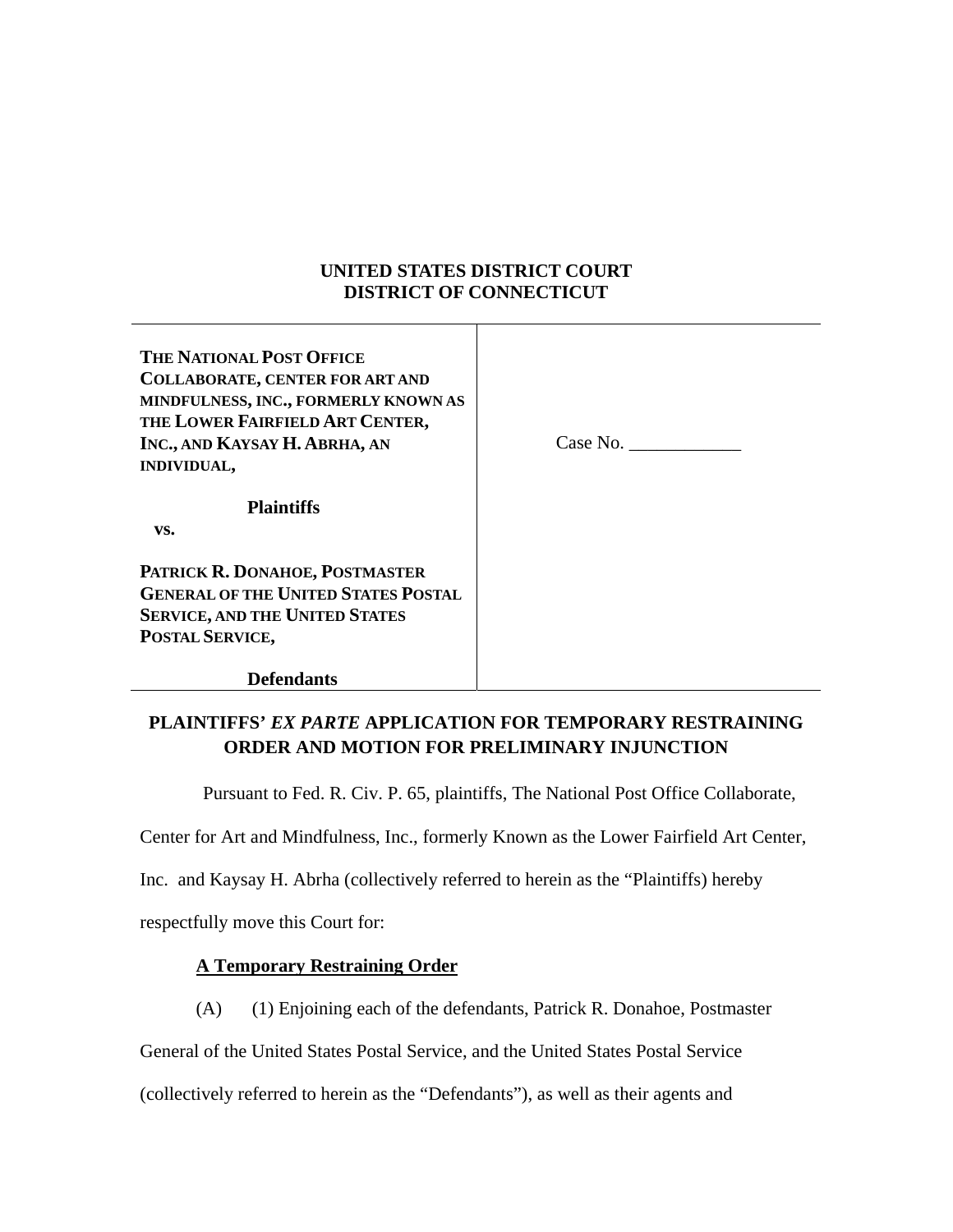employees from, directly or directly, from transferring and/or alienating title or Defendants' interest in the Stamford Post Office located at 421 Atlantic Street, Stamford, CT 06904 (the "Stamford Post Office"), and in particular, from proceeding with the sale of the Stamford Post Office scheduled for September 25, 2013, pending a hearing on Plaintiffs' Application for Preliminary Injunction; and (2) an order to show why a preliminary injunction should not issue.

(B) Enjoining each of the Defendants, and their agents and employees from altering or destroying the Stamford Post Office, in any way, pending a hearing on Plaintiffs' Application for Preliminary Injunction; and an order to show why a preliminary injunction should not issue.

#### **A Preliminary Injunction**

(A) Enjoining each of the Defendants, as well as their agents and employees from, directly or directly, from transferring and/or alienating title or Defendants' interest in the Stamford Post Office and in particular, from proceeding with the sale of the Stamford Post Office scheduled for September 25, 2013.

 (B) Enjoining each of the Defendants, and their agents and employees from altering or destroying the Stamford Post Office, in any way.

Plaintiffs rely upon the Complaint, Affidavit of Drew Backstrand verifying the allegations in the Complaint, and the Memorandum of Law submitted herewith in support of this Application.

2